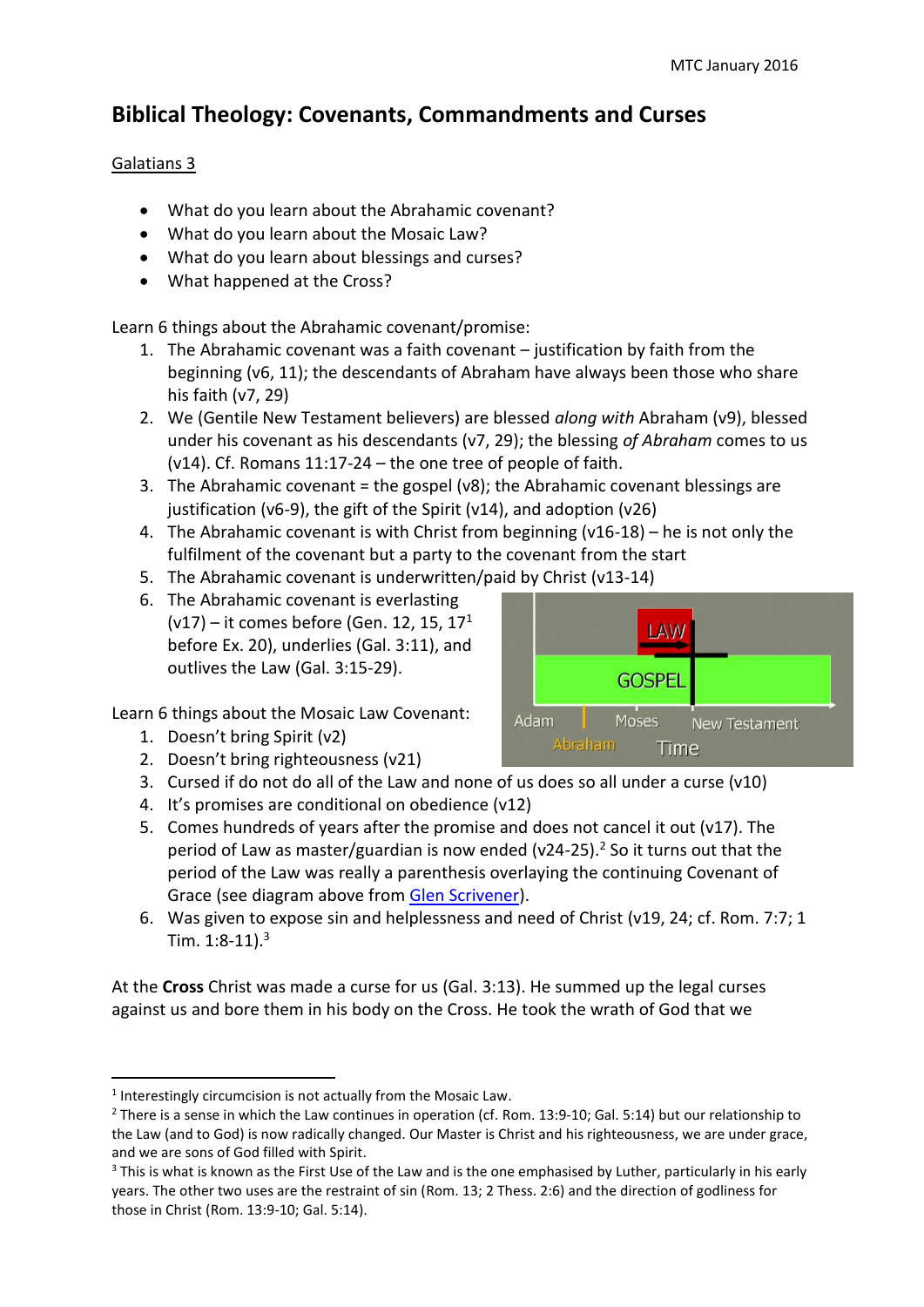deserved, all the penalties of the Law, hell itself. In this way we were rescued from under the curse of the Law.

He was also the perfect Law keeper (Gal. 4:4). He was righteous in our place that we might receive his perfect righteousness by faith (Gal. 3:6 cf. Phil. 3:9).

So we must be very careful not to teach Deut. 28 and the OT blessings and curses as if they are still in force for Christians in the same way.<sup>4</sup>

## Genesis 12

- What are the elements of the Promise given to Abraham in Gen. 12:1-8?
- 1. People / Nation
- 2. Place / Land
- 3. Blessing / being a blessing to the nations (cf. 11:4) the word 'bless' x5 in Gen. 12:1-2 compared to "curse" x5 in Gen. 3-11 – also reminder of Gen. 1:28
- 4. Great name (cf. Gen. 11:4 but then he calls on the Name 12:8)
- 5. Offspring/descendants/posterity/Seed goes back to Gen. 3:15 'seed' mentioned 48 times in Genesis!

#### Genesis 15

 $\overline{a}$ 

Read chapter together with Jeremiah 34:18-19 – what is going on?

Gen. 15 is a key chapter in Genesis (and in the whole Bible) because it is here that we find:

- Covenant – God gave Abram a promise at Gen. 12 and here in chp. 15 the LORD formally 'cuts' (makes) the great covenant of grace (v18). Most amazingly, when we compare the events of this chapter with the covenant ceremony described in Jer. 34:18-19 we see that one party is sleeping (cf. Gen. 2:21) and meanwhile God *alone*, in the form of fire (cf. Ex. 3:2; 13:21; 19:18), passes through the halves animals, taking on the full responsibilities of covenant keeping and of being torn apart if it is broken.



- The Word of the LORD comes to Abram the first use of the phrase in the Bible something (or someone) who will become hugely important as we move through Bible history.
- Stars The first mention of these since the opening verses of Genesis; suggesting a new creative work (cf. Rom. 4:17; 2 Cor. 4:6).
- $F$ aith  $-$  the first use of the word in the Bible.
- Righteousness We have already heard that Noah was righteous (Gen. 6:9) but here for the first time we find out that righteousness is something that can be credited to someone who simply believes God's promises.
- Great Land v18 the promise is of far more than Canaan (cf. Psalm 72:8; Zech. 9:10: Rom. 4:13).

<sup>&</sup>lt;sup>4</sup> For more on blessings and curses see<http://utumishicourse.blogspot.co.ke/2013/10/be-blessed.html>